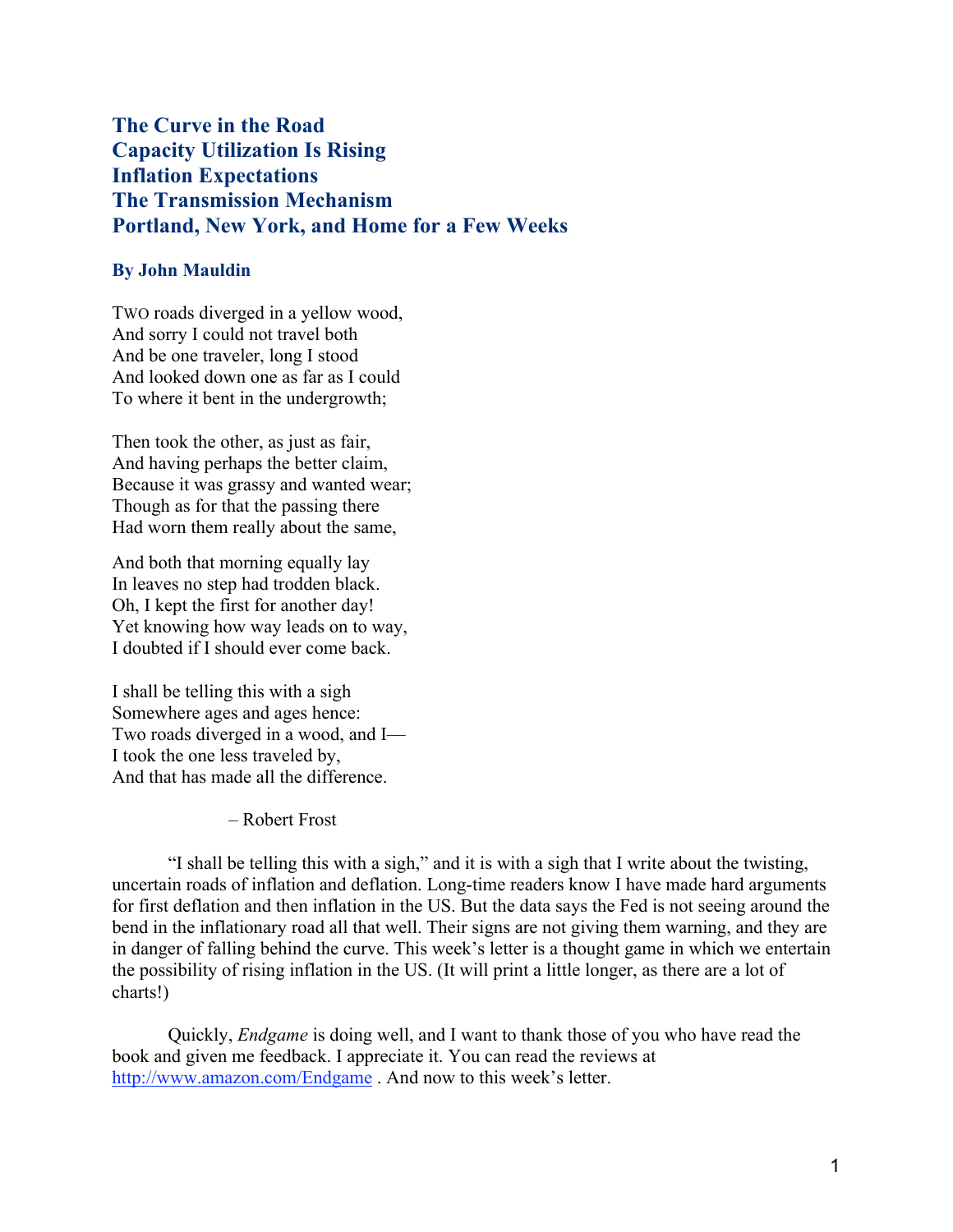## The Curve in the Road

Back in 2002 (or so) I was writing about the curve in the road. In fact, that was the working title for *Bull's Eye Investing* as I was writing it. The concept is that one cannot see around the curve in the road, so it is very important to read the signs and have good maps as you go along.

Bernanke (and Dudley) have been testifying that inflation is not an issue. But what signs and maps are they reading? Bernanke specifically invokes inflation expectations as being most important, and he contends they are low. They both note that the "output gap" (more on it later) is still high and that wage inflation is unlikely in a period of high unemployment. But, as Greenspan recently said, "The problem is, none of these indicators will tell you when inflation is about to take hold."

The Economic Cycle Research Institute wrote what I think is a very powerful editorial about the problem with Fed policy and inflation. I will quote some of the more important paragraphs, but you can read the piece in its entirety at http://www.businesscycle.com/news/press/2137/ .

"By using good cyclical indicators, you can – and we do – correctly forecast when inflation is about to take hold.

"And it's precisely because the Fed – first under Mr. Greenspan and now under Mr. Bernanke – adamantly believes that inflation turning points can't be predicted, that the current U.S. recovery stands in danger of being snuffed out prematurely.

"ECRI's future inflation gauges – which, unlike econometric models, monitor the evolution of self-feeding cycles in inflation – are designed to do just what Mr. Greenspan says can't be done. Specifically, they are more direct measures of underlying inflation pressures that signal the timing of upcoming inflation cycle turning points. In fact, they also anticipate inflation expectations.

"… The Fed's ongoing reliance on inflation expectations, along with core inflation and the output gap – which Mr. Greenspan agrees don't work – strongly implies that they have no workable tools to decide when to pull back on stimulus. Their incoherence about policy timing is rooted in the belief expressed by Mr. Greenspan that forward-looking indicators of inflation can't tell when inflation is about to take hold.

"Mr. Greenspan and his successor, Mr. Bernanke, are top-notch economists in an echo chamber where they are surrounded by other economists, who all tend to believe, deep down, that the best forward-looking information must be found in market prices. This is an economist's mistake. Even in the face of compelling evidence that markets aren't the best predictors of what's around the bend, it's really hard for economists to abandon their basic world-view.

"This keeps the Fed chronically behind the curve. The "insurance" taken out by the Fed has been far from costless, especially in terms of the collateral damage from unintended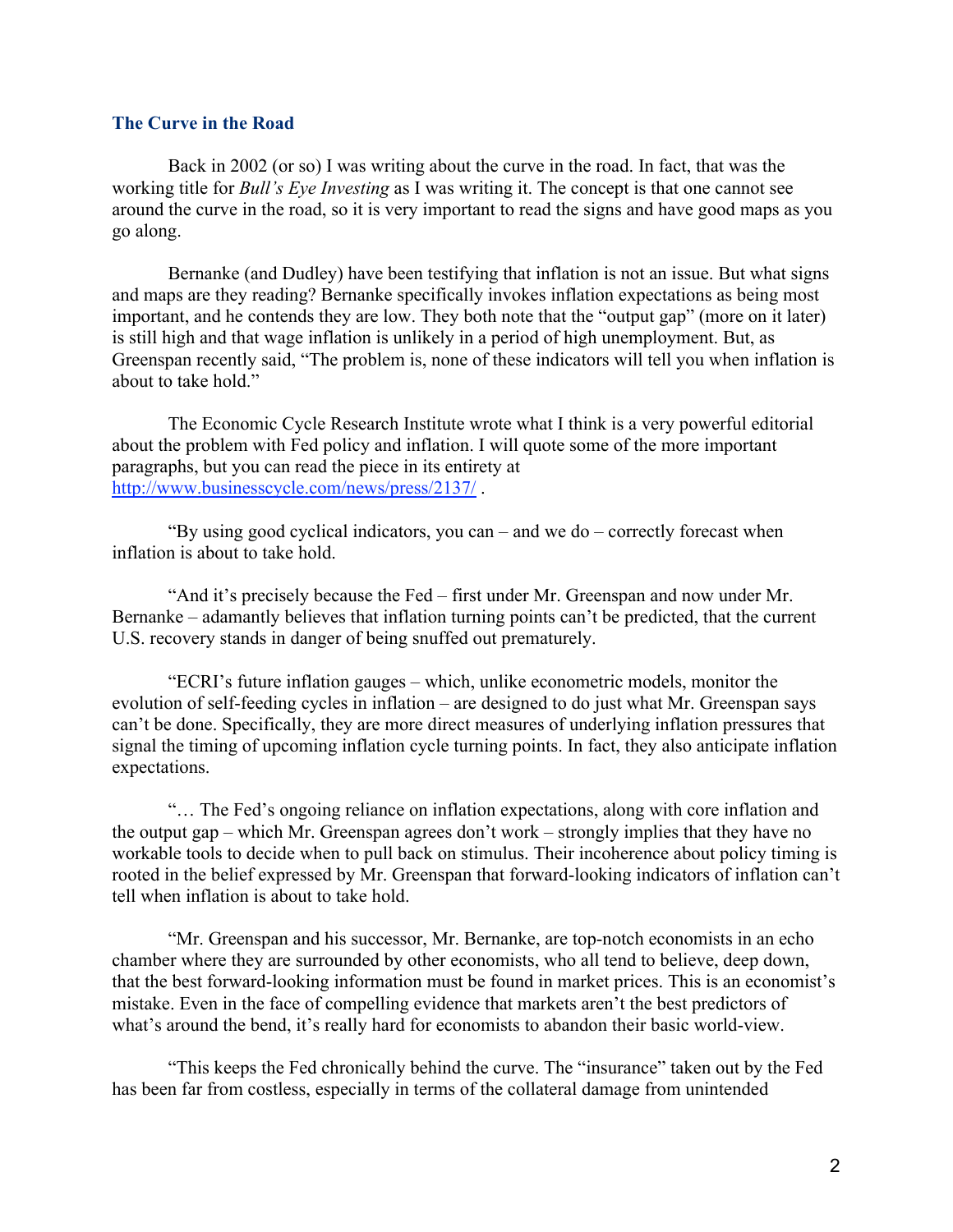consequences. Yet, damaging as it might have been in the past, the sheer size of the Fed's current balance sheet makes it more critical than ever to improve the timing of monetary policy shifts.

"Central bankers need to stop clinging to policy orthodoxy and pay attention to proven cyclical leading inflation indicators that can actually tell them when inflation is about to take hold. Otherwise, if a well-meaning Fed stimulates the economy for too long, it will let inflation and/or asset prices get out of control, fostering boom-bust cycles that keep long-term unemployment at elevated readings as each short boom ends with a bust that pushes the jobless rate back up." (emphasis mine)

### Capacity Utilization Is Rising

First, let's look at that "output gap." The output gap, or GDP gap, is the difference between potential GDP and actual GDP, or actual output. The Congressional Budget Office makes an estimate that looks like this:



This "gap" coincides rather nicely with our old friend, Capacity Utilization. And while CU dropped to all-time lows during the last recession, it is up over 10% from the bottom, which is a much sharper recovery than during the previous recession.

The Institute for Supply Management (ISM) numbers are still good, both manufacturing and service sectors, although beginning to show some signs of price increases. Yes, there is still an "output gap," but it is shrinking. If the chart below is any indication, that gap could be much smaller in a few years, assuming we do not experience a shock to the economy (more below).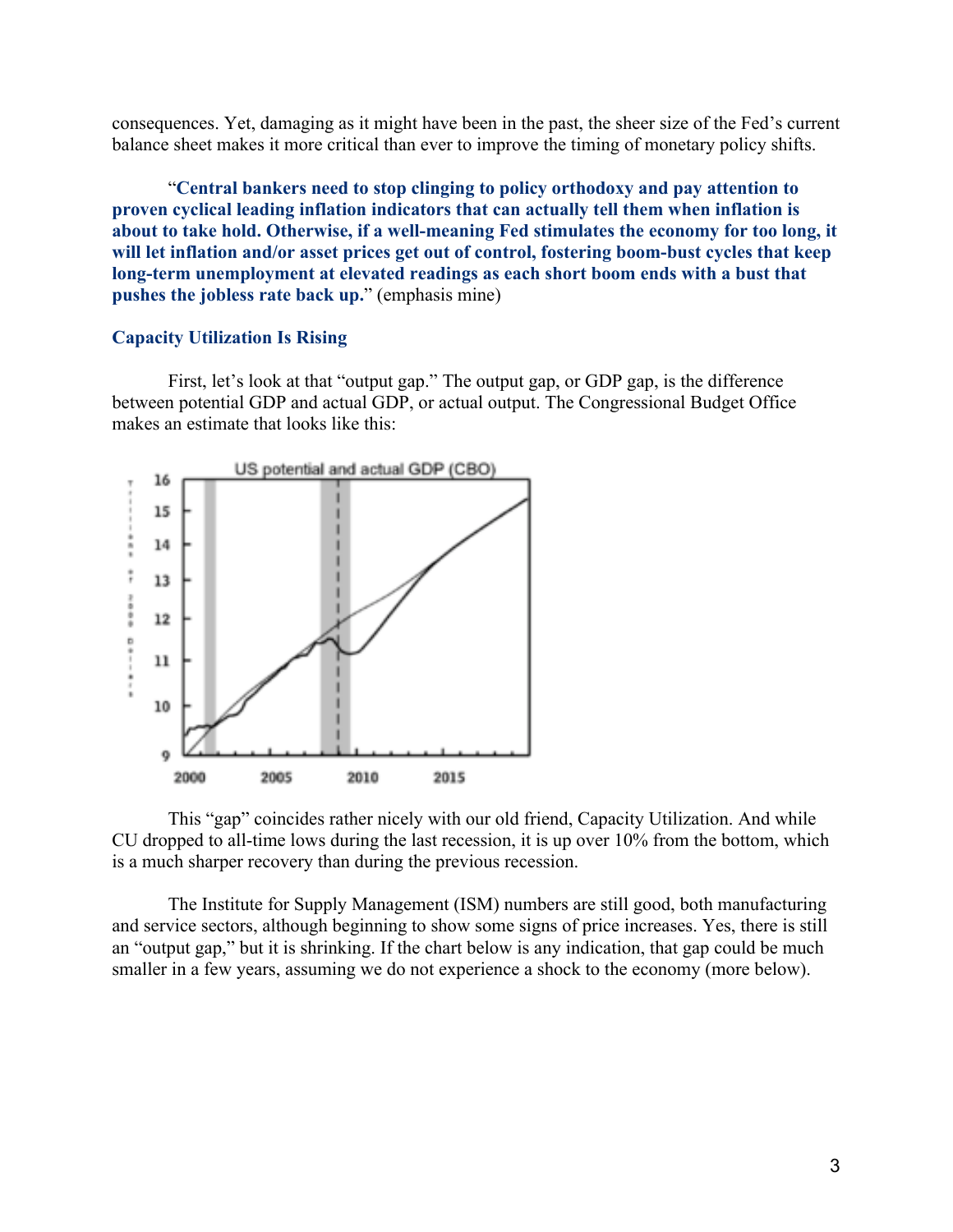

Employment is (finally) looking better. Slowly, we are seeing initial unemployment claims come down from the record highs of a few years ago. The Fed sees the total number of unemployed and says there is no pressure on wage inflation. I think it may be more subtle than that.

Let's look at a graph from chapter 4 of *Endgame:* What it shows is that employment is very skewed, as is income. This was as of the end of 2009, but the principle is the same.





SOURCE: Calculated Risk, http://calculatedriskimages.blogspot.com/2010/09/bls-education-pays.html.

The clear problem in the United States is this: If the highly skilled have 2.5 percent unemployment, how do you reduce that? You can't. That is probably the natural frictional rate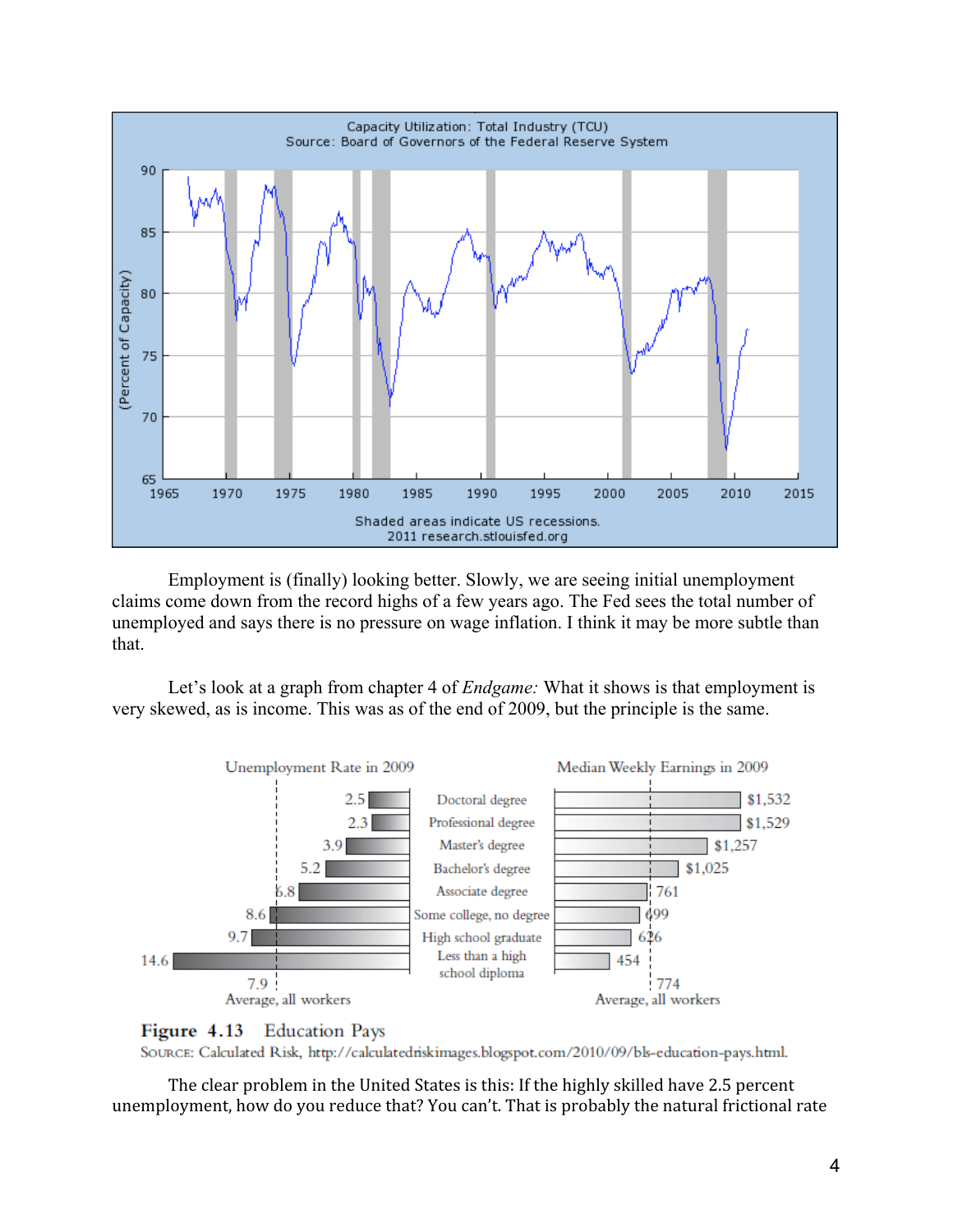of unemployment, that is, people naturally moving between jobs or geographies. Faster economic growth or more money supply won't bring down a 2.5 percent unemployment rate.

There are clear trends developing. Those who have attained a higher level of education are not suffering to nearly the same extent as those at the lower end of the educational scale. Indeed, conditions for certain highly skilled workers could be described as tight.

Furthermore, those who find themselves out of work are on average out of work longer now. The average time of unemployment has sharply increased from less than 20 weeks only two years ago to more than 30 weeks now—a 50 percent increase. Those unemployed for shorter lengths of time now make up much less of the total than they used to.

The majority of unemployed workers are instead primarily those in a chronic state of joblessness. Such people find it ever harder to get back into employment as their skills become rusty. This phenomenon is not confined to the United States. A similar pattern is developing in the United Kingdom and throughout the developed world. The stories of chronic unemployment in Portugal, where fewer than 30% have high school degrees, have been everywhere of late, as Portugal becomes the latest of the euro-area countries to need funding help.

There are two main types of unemployment: structural and cyclical. In this downturn we have seen fewer hours worked and lower pay; these are cyclical. More ominous, though, has been the structural decline in the civilian participation rate. There has been an extreme rise in the number of long-term unemployed, who now make up almost 3.5 percent of the labor force. Because the U.S. economy needs to shift from consumption, real estate, and finance toward manufacturing, many of the unemployed will not return to their old jobs.

"As U.S. economic growth begins to revive, the long-term jobless rate, which is still around record highs, remains a festering sore. However, it's obvious from a scrutiny of past cyclical patterns that only a long economic expansion – like those in the 1980s and 1990s – can heal that wound." (ECRI)

"Only a long economic expansion" is the right answer. Another recession would obviously not be good for employment.

## Inflation Expectations

As noted above, the Fed pays a great deal of attention to inflation expectations and says that today such expectations are low. Let's look at two charts (courtesy of Scott Grannis, http://scottgrannis.blogspot.com/2011/04/monetary-policy-update.html) which suggest that such a benign outlook may not be in our future.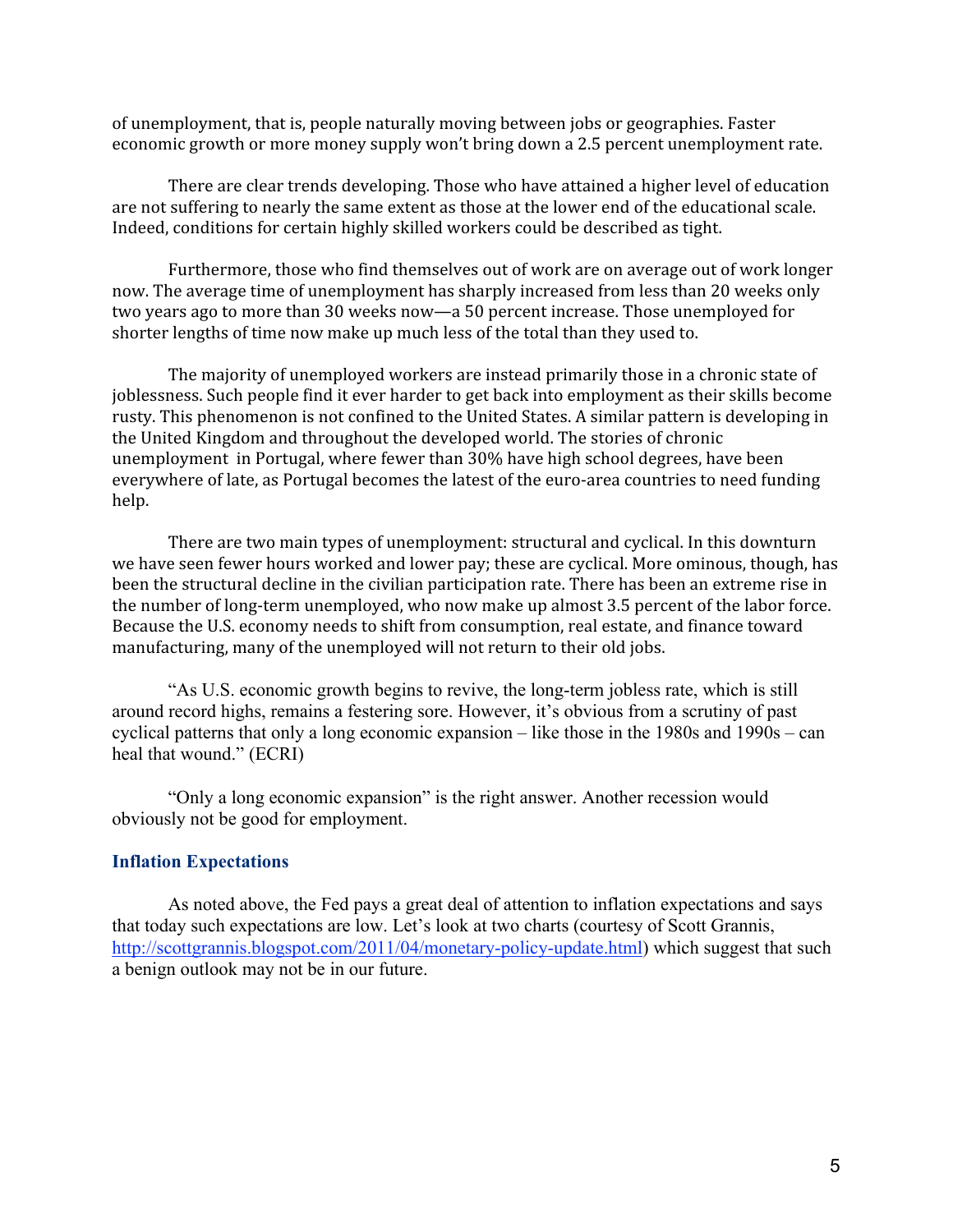

"The message of both charts is the same: inflation expectations are rising significantly. Fed supporters would be quick to note that this could just be a rational reaction to the recent and continuing rise in oil prices. But Fed critics have more ammunition: the very weak dollar, the broad-based rise in commodity prices, the all-time highs in precious metals, and the substantial rise observed to date in the producer price indices and the ISM prices paid indices. There is no shortage of evidence that monetary policy is extremely accommodative and inflation pressures are building. The last refuge of the inflation doves (the Phillips Curve theory of inflation) is being dismantled almost daily, as prices all over the world rise even as there remains plenty of slack in the U.S. economy." (Scott Grannis)

I wrote a few weeks ago:

"And core inflation may soon be under pressure. There were two articles yesterday, one from Yahoo and the other on Bloomberg. Both related to rising pressure on rental costs. (My recent lease renewal increase was significantly above core CPI!) (From http://realestate.yahoo.com/promo/rents-could-rise-10-in-some-cities.html)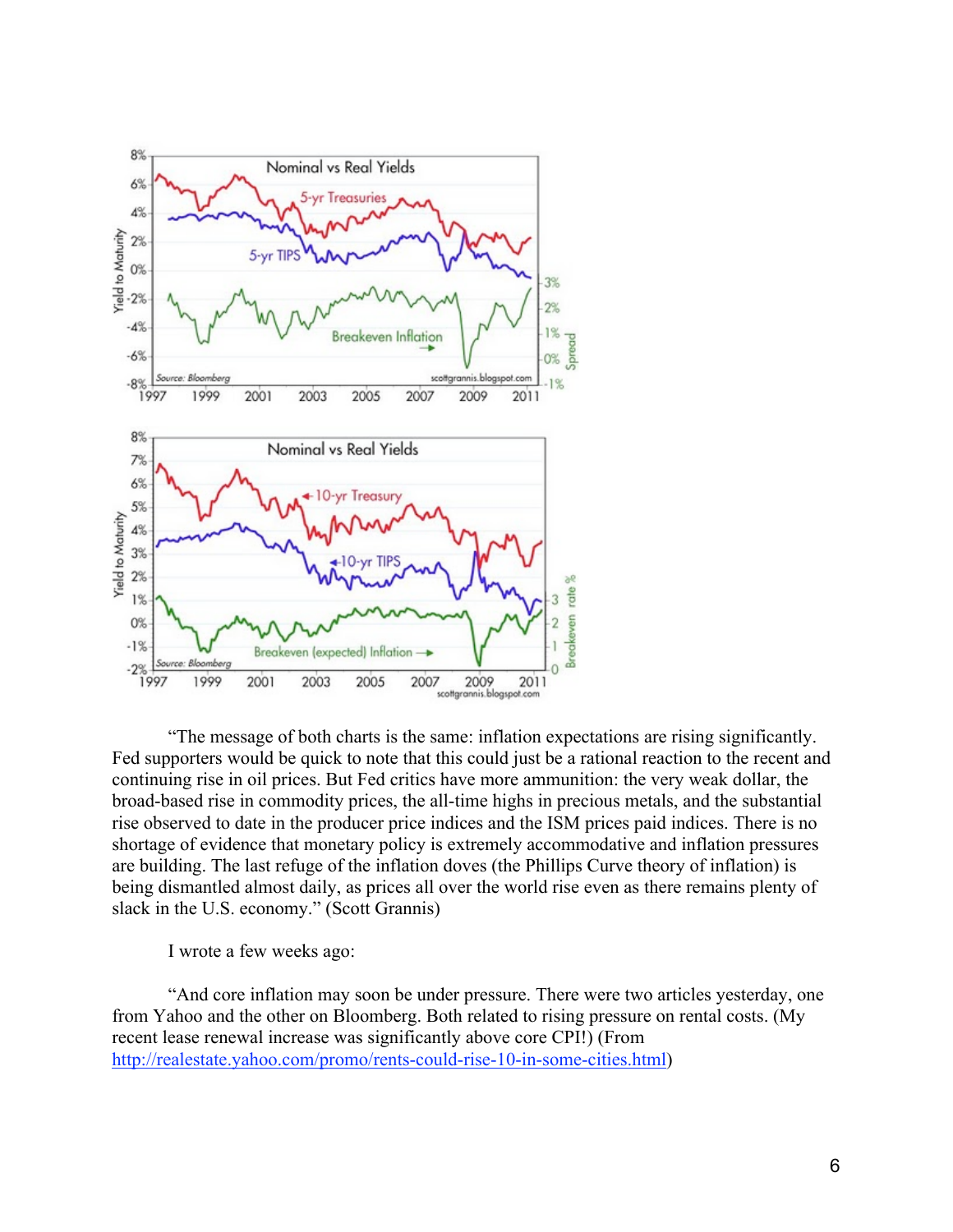"Already, rental vacancy rates have dipped below the 10% mark, where they had been lodged for most of the past three years. 'The demand for rental housing has already started to increase,' said Peggy Alford, president of Rent.com… By 2012, she predicts the vacancy rate will hover at a mere 5%. And with fewer units on the market, prices will explode."



Look at this graph showing their projections:

Here's what to pay attention to. Notice that since 2002 (or thereabouts) rental costs have been flat, and down of late (inflation-adjusted). If Rent.com projections are anywhere close, we could see a rise in rents of 15% by the end of 2012.

Let's remember that 23% of the CPI and 40% of core CPI is Owner Equivalent Rent. If they are right, that adds about 3% to total CPI and 6% to core CPI! Will the Fed be telling us to focus on core inflation in 12-18 months? And those prices will start to show up steadily.

The Producer Price Index is rising at an annualized rate of 20%. This is starting to show up in consumer prices. Wal-Mart CEO Bill Simon recently stated that he sees "serious inflation" on the horizon, as US consumers face a sharp rise in inflation in the coming months for clothing, food, and other products. "Inflation is going to be serious. We are seeing cost increases starting to come through at a pretty rapid rate." (Variant Perception)

The latest data we have on inflation shows that the trend is clearly up. In particular, notice the rise in the last three months since the beginning of QE2. Inflation is running at over 5% on an annualized basis. Companies like Kimberly (diapers, etc.), Colgate, P&G, and others all announced 5-7% price increases this week. These are companies that provide staples we all buy. Those prices matter. Even Wal-Mart will have to pass those increases on. To say that food and energy don't matter misses the point. These items have real economic impact.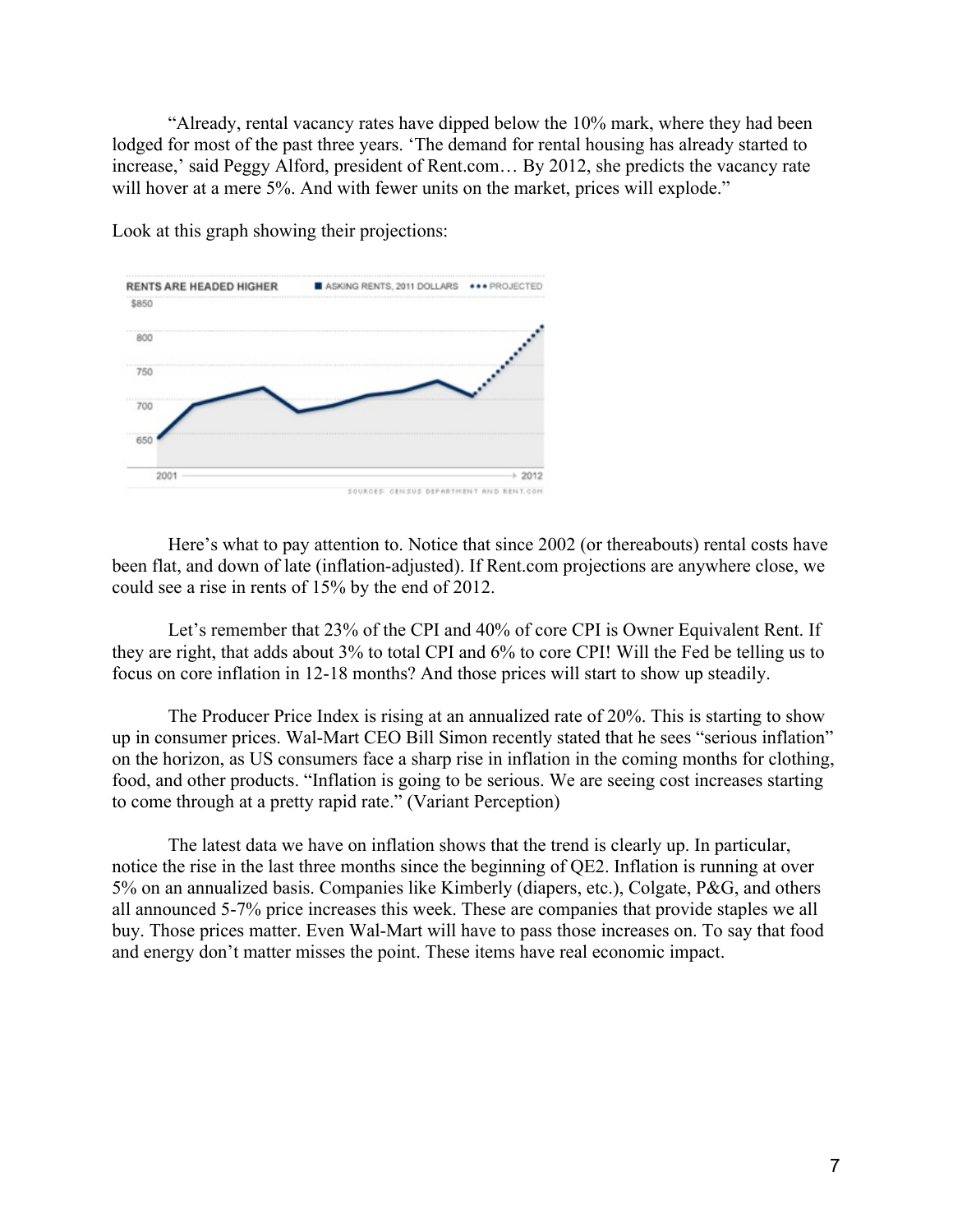

One last chart on inflation, and this goes back to the Future Inflation Gauge mentioned by ECRI. There is a clear correlation between the FIG and inflation, which suggests that we will soon see rising inflation.



# The Transmission Mechanism

Everyone knows the Fed is going to finish this cycle of quantitative easing (QE2). But how does that translate into actual inflation?

It's not showing up in the money supply as measured by M2. After a liquidity-induced jump during the recent crisis, M2 is growing roughly at the same rate as it has for years.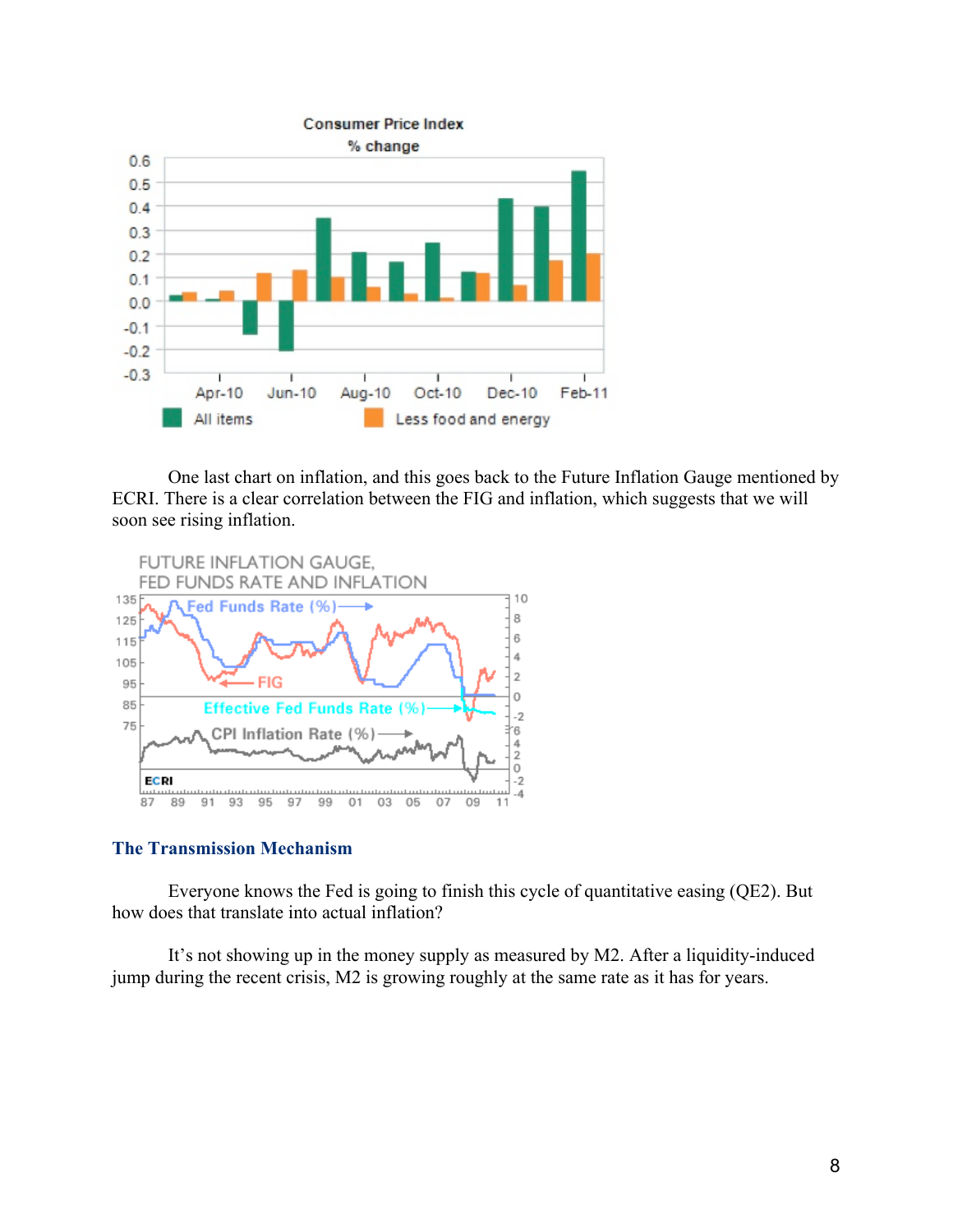

In fact, the excess money is showing up back at the Fed in the form of reserve balances with the vario9us reserve banks.

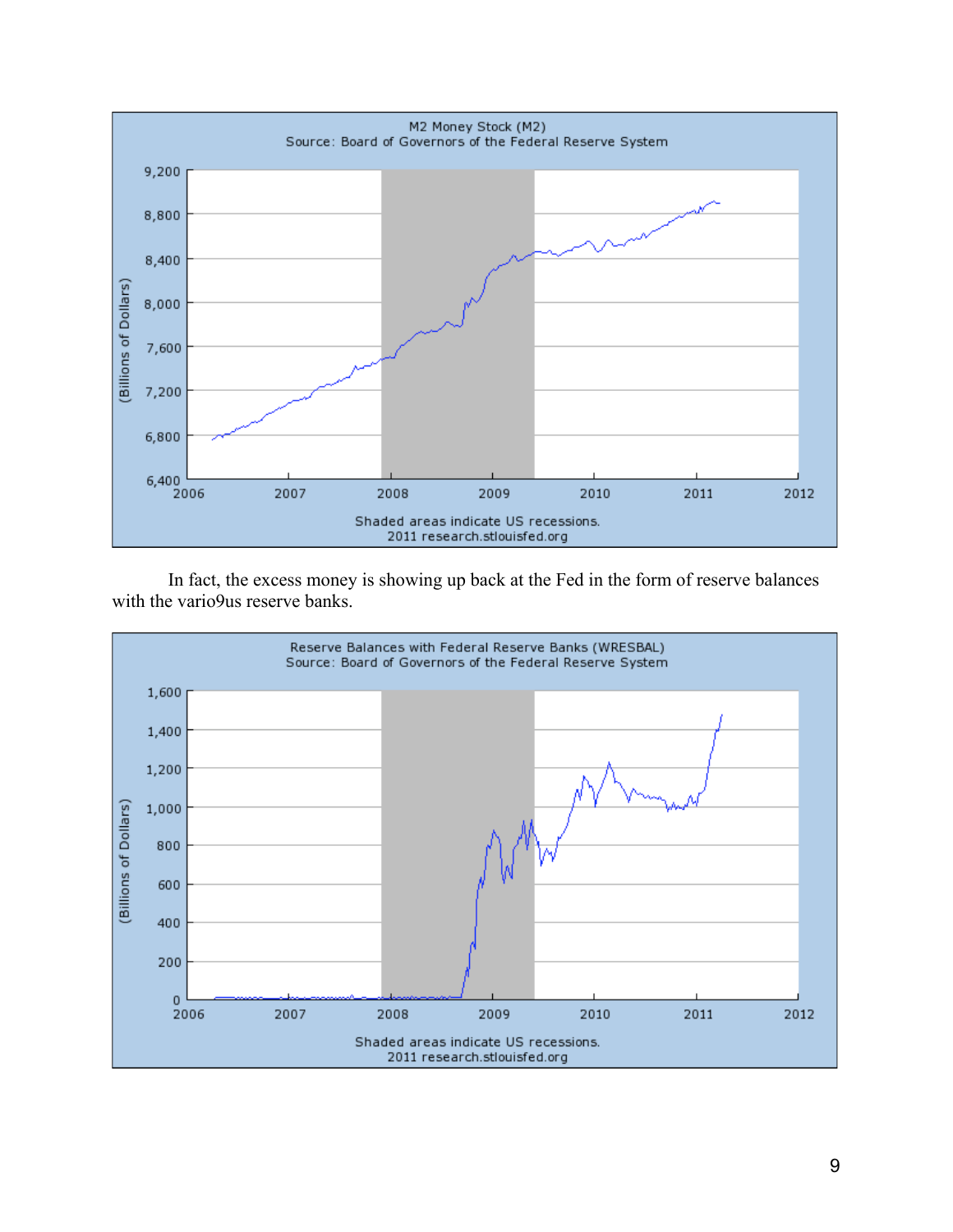So how is inflation showing up in commodities, oil, and food? Let me posit a few thoughts, although I am open to readers enlightening me further.

One, emerging markets are being forced to take on huge foreign reserves if they do not want to see their currencies rise. This means they are adopting the loose or easy monetary policy of the Fed, which means they are now being forced to deal with inflation. Stratfor reported today that Vietnam, for instance, has 14% inflation. China's is in that range, notwithstanding the "official" numbers. That means they will have to allow their currencies to rise, but it also means that food and energy, which are close to 50% of their consumer spending, are very impactful. It means rising wages and higher costs, which the CEO of Wal-Mart says are now being passed on.

This easy-money policy means a lower dollar, which is another way of saying rising commodity costs, especially for oil.

And most importantly, this policy is in fact building in inflation expectations, which is most worrisome. Right now there is no fundamental reason the economy should roll back into recession in the near future. There is no need for QE3, although I have written about the potential problems when we stop the current QE2. But that being said, the US economy should be growing at almost 5% in this part of the recovery cycle, not 2.5%. This is a very weak recovery by historical standards.

What happens if there is an "exogenous" shock (something outside of the system)? What happens if there is a true sovereign debt banking crisis in Europe? That is in the realm of possibility, as I have discussed. So is another oil shock. That large weapons cache in Nigeria is worrisome. What would \$150 oil do?

(Anecdotal comment. My middle son came to visit tonight on his motorcycle. "I only use the car now to go to pick up the kids at the day care. Gas is almost \$4. Who can afford that? What the hell is that about, Dad?" I know some of you think I am insulated from the real world, but I see it in my childrens' lives and those of their friends, almost every day.)

If the Fed felt compelled to "provide liquidity" through a dose of QE3, I think the markets would rebel. The dollar would certainly fall, driving up prices more, along with interest rates, if the last round is any indication.

I maintained at its outset that QE2 was bad policy, because it wasted a bullet that we might need one day. I worry about what happens if we continue to do that. Hopefully, we don't have that shock and will have a long and sustained recovery, the government will bring the deficit down, and employment will rise. One can hope. But hope is not a strategy. We are in a hole and we seem to want to keep digging, at both the Fed and the US government. And we are exporting our problems of bad management to the world.

We have chosen deliberately to take the inflation road. We have not traveled that road for some time. The Fed may think they know what is around the curve and what to do if inflation comes back, but no two crises are the same. I worry about these things. If the Fed and the US